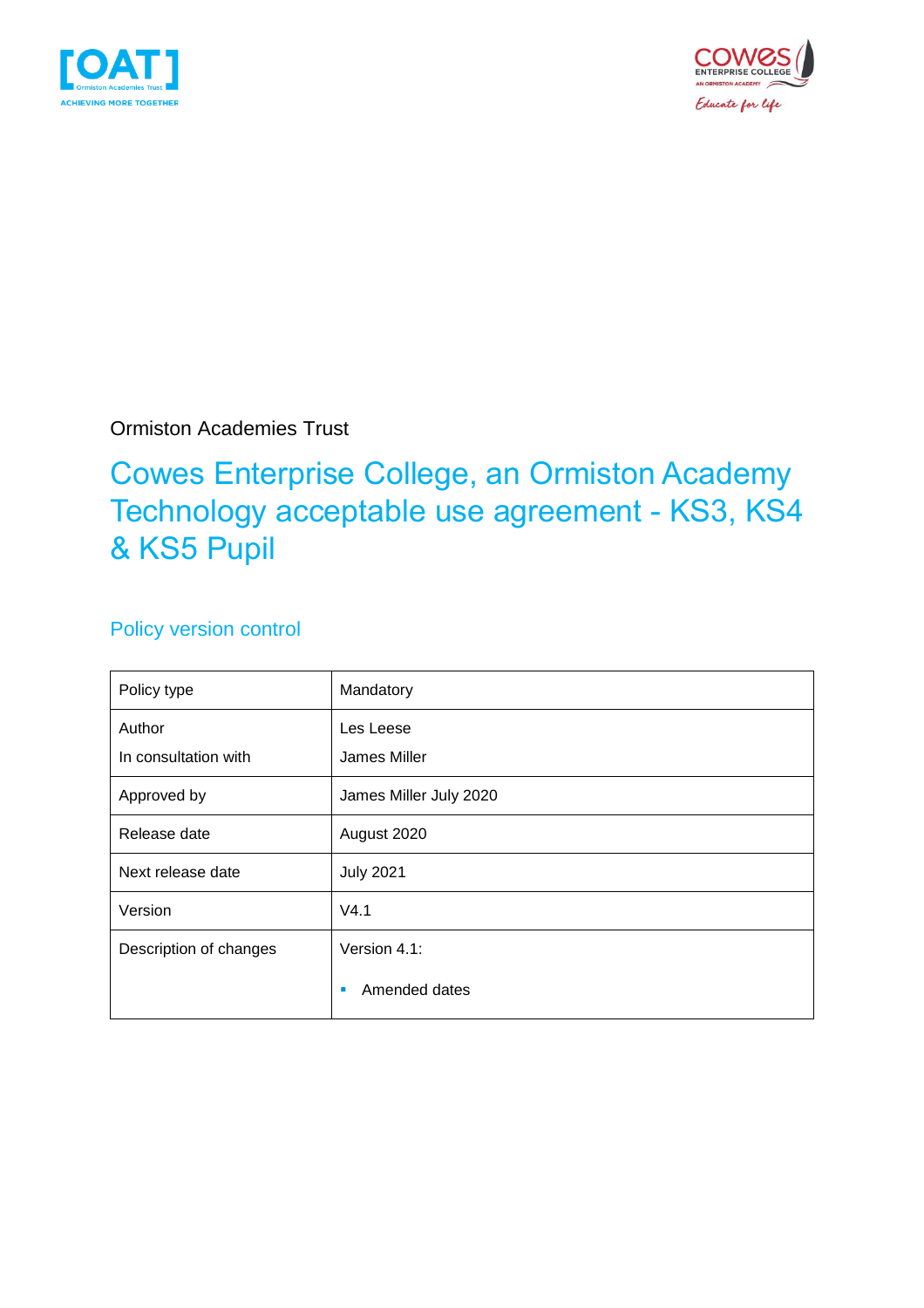



# **Contents**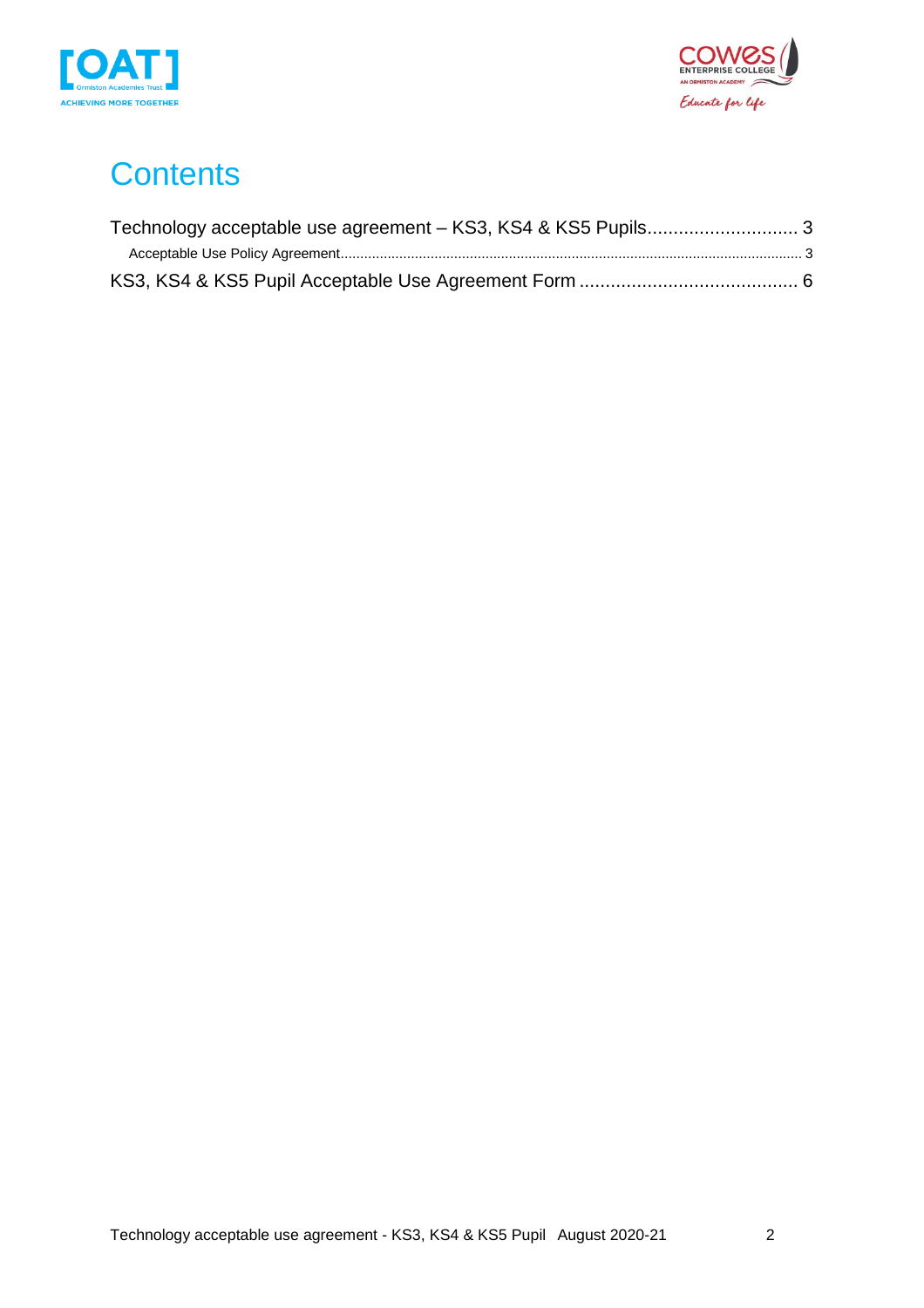



## <span id="page-2-0"></span>Technology acceptable use agreement – KS3, KS4 & KS5 Pupils

Name of academy: Cowes Enterprise College, an Ormiston Academy Date: September 2020

#### **Please read this document carefully with the pupil and sign below to show you agree to the terms outlined.**

Digital technologies have become integral to the lives of children and young people, both within and outside of the academy. These technologies are powerful tools, which open up new opportunities for everyone. They can stimulate discussion, promote creativity and foster an awareness of context to promote effective learning. Young people have an entitlement to safe internet access at all times.

#### **This Acceptable Use Agreement is intended to ensure:**

- **that young people will be responsible users and stay safe while using the internet and other digital** technologies for educational and personal use.
- **.** that the academy systems and users are protected from accidental or deliberate misuse that could compromise the security of the IT systems
- **that students have good access to digital technologies to enhance their learning and will, in return,** expect the students to agree to be responsible users.

### <span id="page-2-1"></span>Acceptable Use Policy Agreement

I understand that I must use the academy's systems in a responsible way, to ensure that there is no risk to my safety or to the safety and security of the systems and other users.

For my own personal safety:

- **.** I understand that the academy will monitor my use of the systems, devices and digital communications.
- **.** I will keep my username and password safe and secure.
- **.** I will not share it, nor will I try to use any other person's username and password.
- **.** I understand that I must not write down or store a password where it is possible that someone may steal it.
- I will be aware of "stranger danger", when I am communicating on-line.
- I will not disclose or share personal information about myself or others when on-line (this could include names, addresses, email addresses, telephone numbers, age, gender, educational details, financial details etc).
- **.** I will never arrange to meet anyone that I have communicated with on-line other than my family or a close friend. If anyone asks to meet me, I will inform an adult immediately.
- **.** I will immediately report any unpleasant or inappropriate material, messages or anything that makes me feel uncomfortable when I see it on-line.

I understand that everyone has equal rights to use technology as a resource and:

**.** I understand that the academy systems and devices are primarily intended for educational use and that I will not use them for personal or recreational use unless I have permission.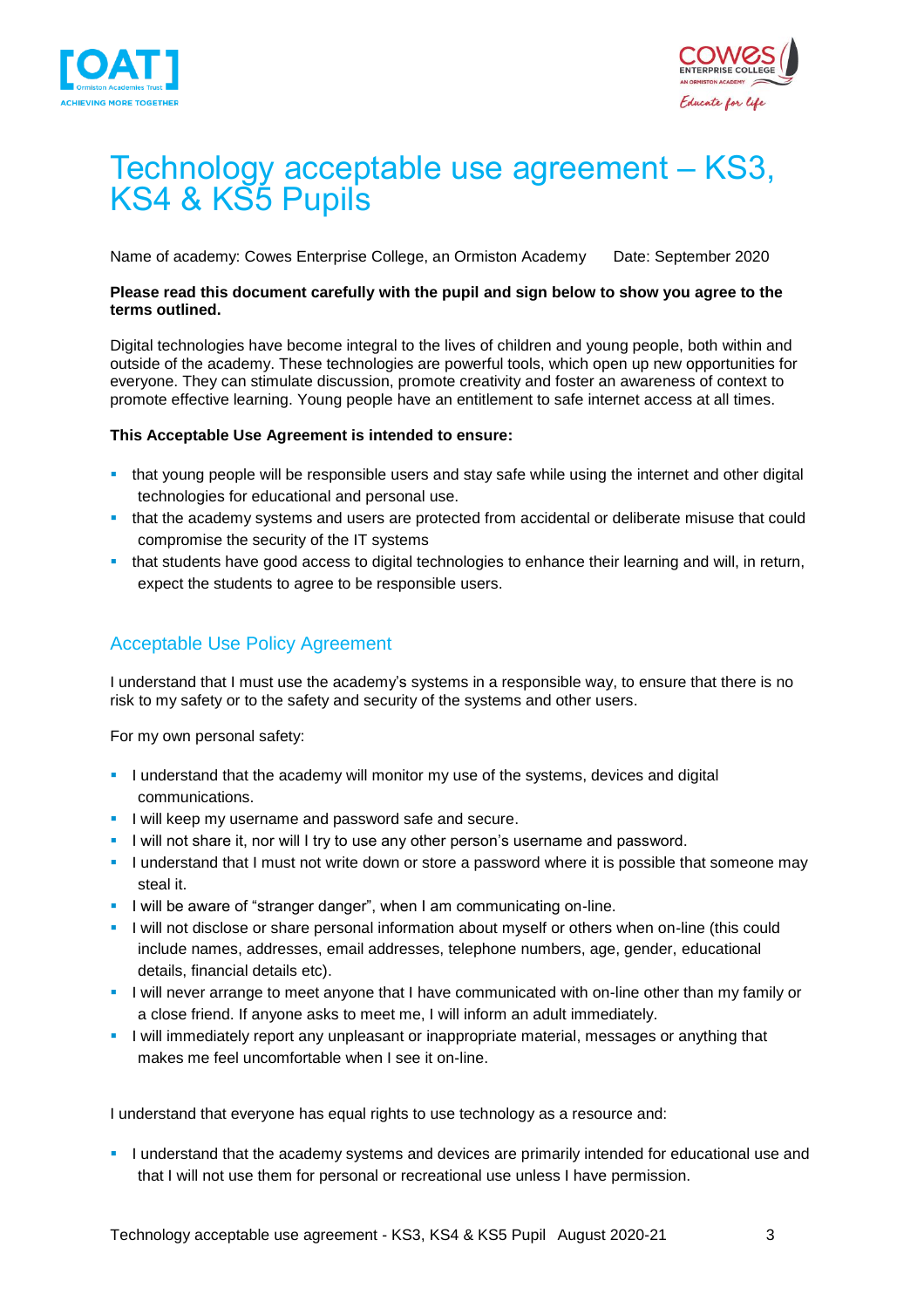



- **.** I will not try (unless I have permission) to make large downloads or uploads that might take up internet capacity and prevent other users from being able to carry out their work.
- **.** I will not use the school systems or devices for anything other than education and learning.

I will act as I expect others to act toward me:

- **.** I will respect others' work and property and will not access, copy, remove or otherwise alter any other user's files, without the owner's knowledge and permission.
- **.** I will be polite and responsible when I communicate with others, I will not use strong, aggressive or inappropriate language and I appreciate that others may have different opinions.
- **.** I will not take or distribute images of anyone without their permission.

I recognise that the academy has a responsibility to maintain the security and integrity of the technology it offers me and to ensure the smooth running of the academy. Therefore:

- Unless permitted by the principal I will not bring a mobile phone into school. If I bring a mobile phone to school for use on the way to or from school, I will follow the academy's guidelines as to what is required.
- I will not use personal USB devices unless permitted by the principal and will follow any rules regarding its use.
- **.** I understand the risks and will not try to upload, download or access any materials which are illegal or inappropriate or may cause harm or distress to others.
- **.** I will not try to use any programs or software that might allow me to bypass the filtering / security systems in place to prevent access to such materials.
- **.** I will immediately report any damage or faults involving equipment or software, however this may have happened.
- **.** I will not open any hyperlinks in emails or any attachments to emails, unless I know and trust the person / organisation who sent the email, or if I have any concerns about the validity of the email (due to the risk of the attachment containing viruses or other harmful programs) I will inform a member of staff immediately.
- I will not install or attempt to install or store programmes of any type on any school device, nor will I try to alter computer settings.
- I will not use social media sites in academy time or on academy premises unless permitted to do so by the principal.

When using the internet for research or recreation, I recognise that:

- **.** I must ensure that I have permission to use the original work of others in my own work.
- Where work is protected by copyright, I will not try to download copies (including music and videos).
- **•** When I am using the internet to find information, I should take care to check that the information that I access is accurate, as I understand that the work of others may not be truthful and may be a deliberate attempt to mislead me.
- **.** I will not make any attempt to circumvent or compromise the academy's security systems or to cause malicious harm. If I am aware of any such activity, I will inform a member of staff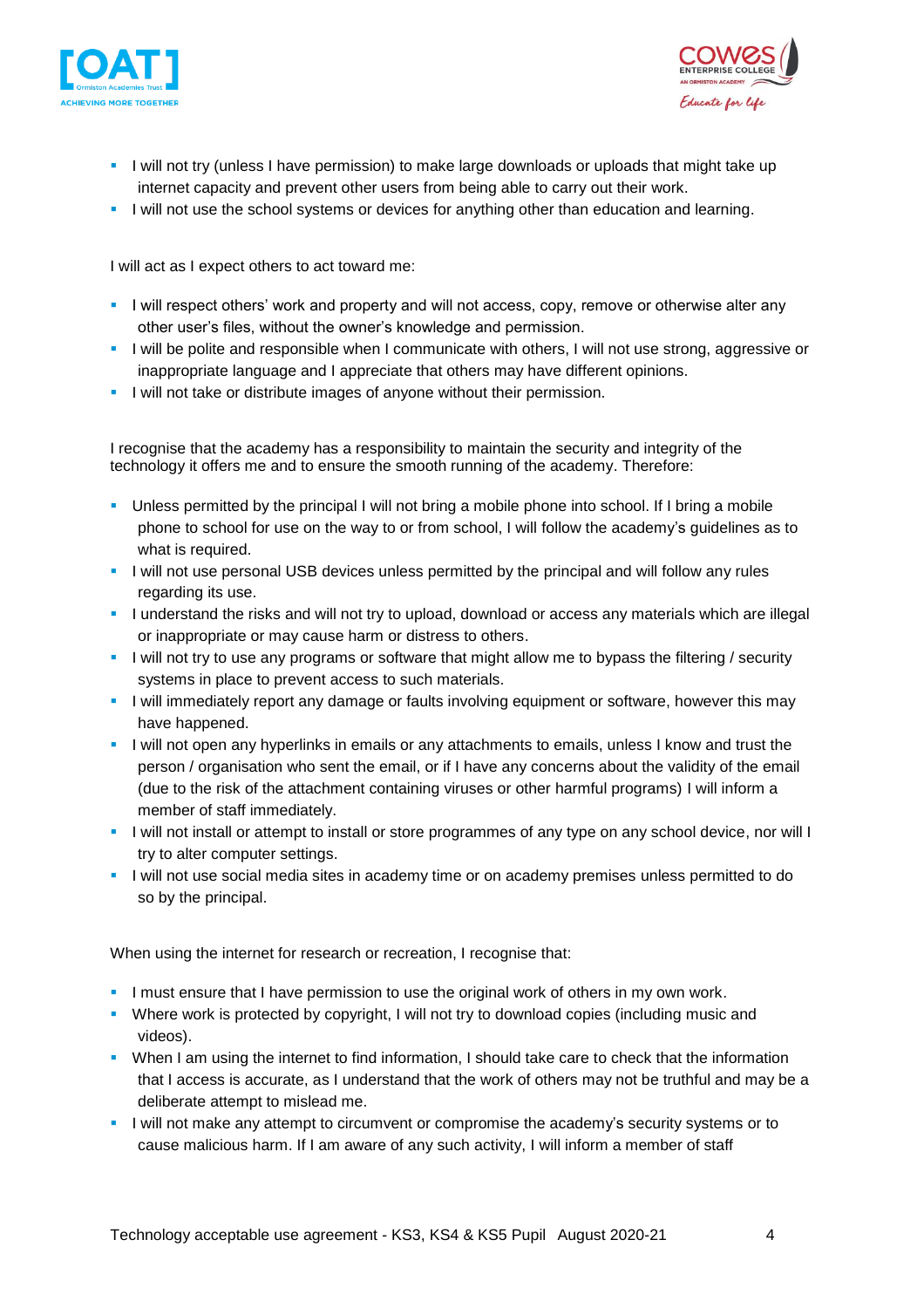



immediately. This includes proxy bypass, cyber attacks to and from the academy, spyware, ransom ware, etc.

Please complete the sections on the next page to show that you have read, understood and agree to the rules included in the Acceptable Use Agreement. If you do not sign and return this agreement, access will not be granted to the academy systems and devices.